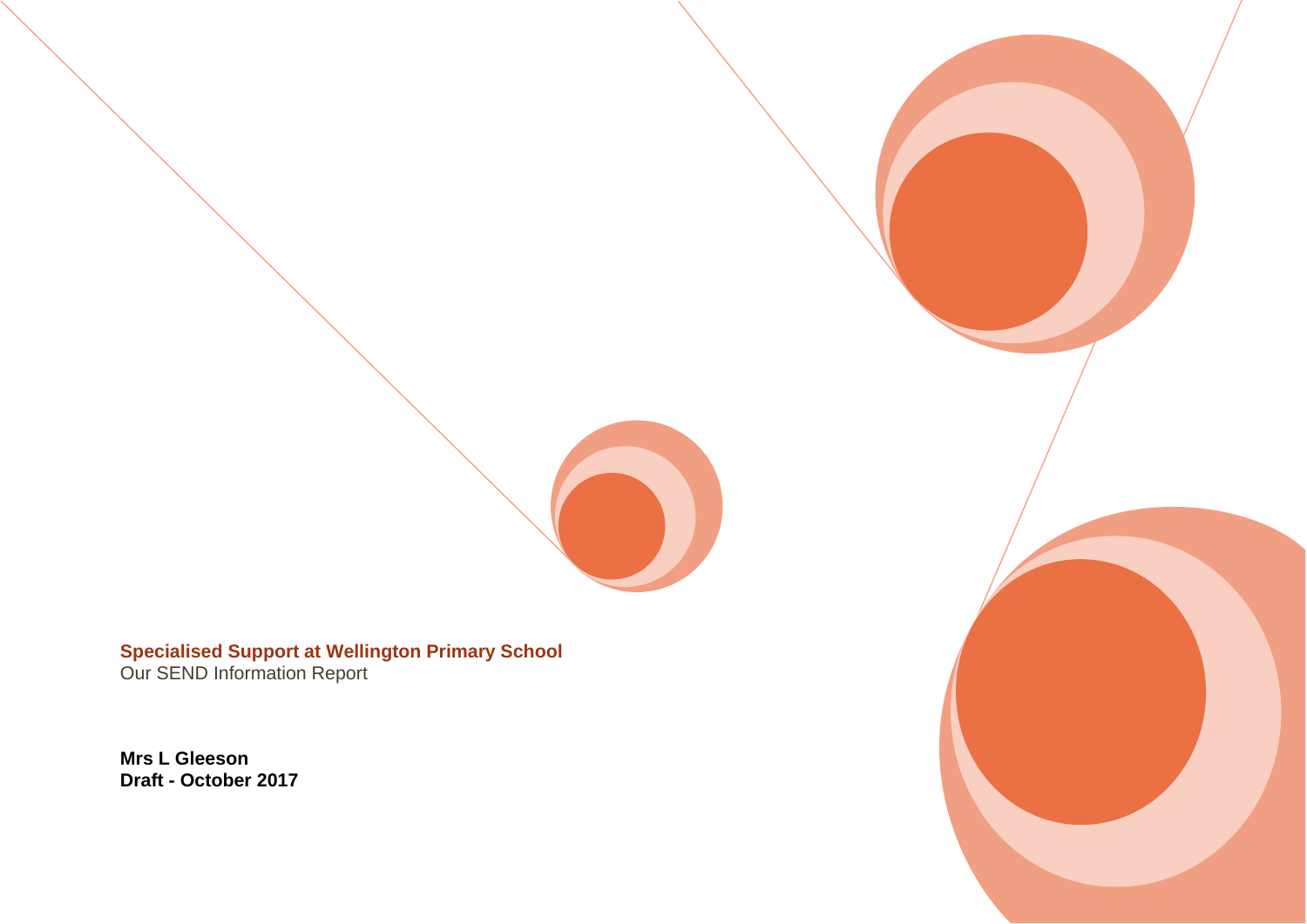### Timings, Legislation and Guidance

The Children and Families Act received Royal AsSENDt on 13 March 2014. Part 3 of the Act covers new SEND legislation. For more information, go to [http://www.legislation.gov.uk](http://www.legislation.gov.uk/) and search for 'children and families act 2014'.

All Hounslow schools have a similar approach to meeting the needs of pupils with additional needs and are supported by the Local Authority to ensure that all pupils, regardless of their specific needs, make the best possible progress in school.

All schools are supported to be as inclusive as possible, with the needs of pupils with Special Educational Needs and Disabilities being met in a mainstream setting wherever possible. The four broad 'areas of need' are Communication and Interaction, Cognition and Learning, Social, Emotional and Mental Health Difficulties, and Sensory and Physical Needs.

### What is the Local Offer?

The Local Authority's 'Local Offer' Local Authorities and schools are required to publish and keep under review information about services they expect to be available for the children and young people with Special Educational Needs (SEN) aged 0-25. This is the 'Local Offer'.

The intention of the Local Offer is to improve choice and transparency for families. It will also be an important resource for parents and carers in understanding the range of services and provision in the local area.

### The School SEN&D Information Report

This provides information to parents about the ways in which our school will support children with Special Educational Needs and Disabilities.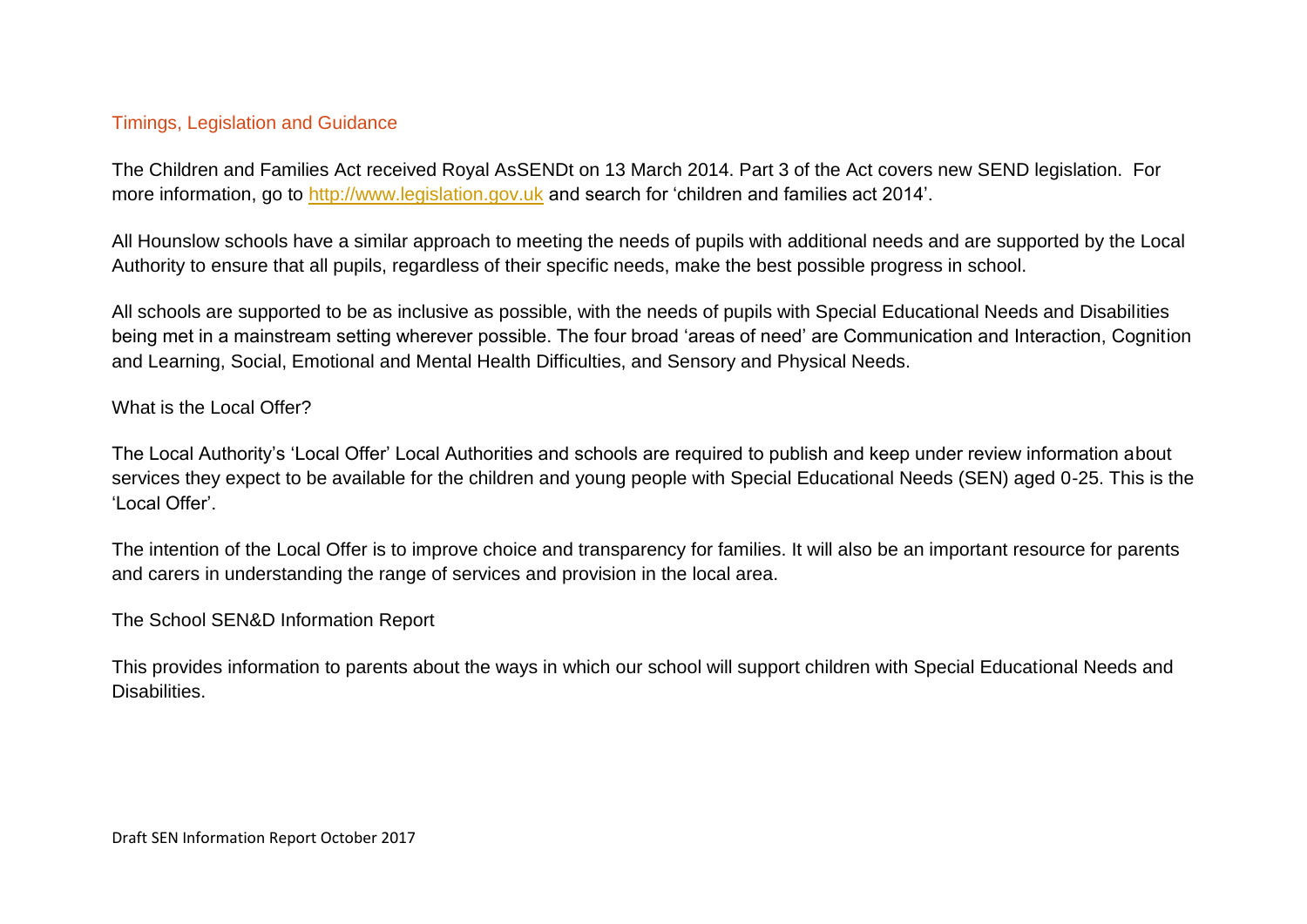### **Wellington's SEN&D Information Report**

#### **Aims**

We aim to provide every child with access to a broad and balanced education. This includes the National Curriculum in line with the Special Educational Needs and Disability (SEND) Code of Practice: 0-25 years

To ensure that every child has an equal opportunity to participate in all aspects of school life, irrespective of race, gender or special need.

To provide equal access to the National Curriculum and cater for the individual needs of each child.

To ensure that there is commitment towards raising basic English and Maths skills within the school.

To raise staff awareness of the need to differentiate appropriately in order to effectively support children with SEN&D and to provide staff training regularly.

To monitor and review individual needs regularly and to maintain clear records of any action taken.

To assess, plan, provide support and review provision at least termly, in order to involve parents and carers and to inform budgeting and resourcing for SEN&D.

To maintain close links with support services, other schools and agencies.

Draft SEN Information Report October 2017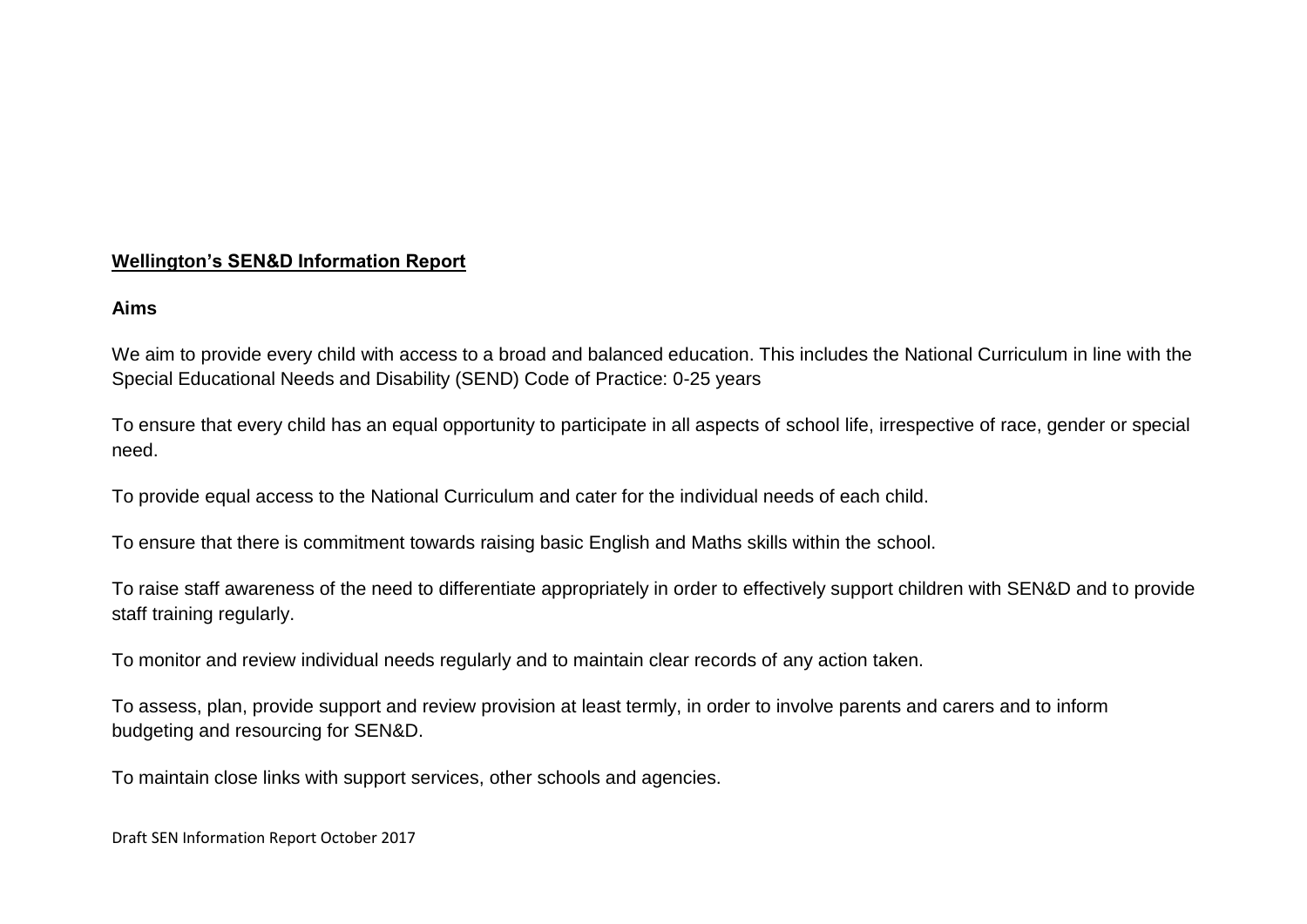To meet with parents and carers and children on the SEN&D register on a termly basis to review the support that has been provided during the previous term and discuss future outcomes. These aims include all the children in our school with SEN&D.

#### **Objectives**

To identify as early as possible those children with SEN&D and the nature of their needs.

To maintain regular contact with parents and carers at all stages of support.

For all parties involved to agree an appropriate response to enable children to access the National Curriculum.

To determine any resource implications and establish whether they will be provided within the school, or through external means.

To establish criteria and programmes for assessing, planning, carrying out the plan, monitoring, evaluating and reviewing the effectiveness of the provision.

To decide if formal steps need to be taken; e.g. recommendations for involving Local Authority specialists or formal assessments.

To assist the governors in fulfilling their duties regarding the provision of pupils who have additional needs.

To ensure that any withdrawal support is temporary, and determined by the Class Teacher, Phase or KS Leader and Assistant Head teacher for Personalised Learning and Inclusion, in accordance with the SEND Code of Practice: 0-25 years.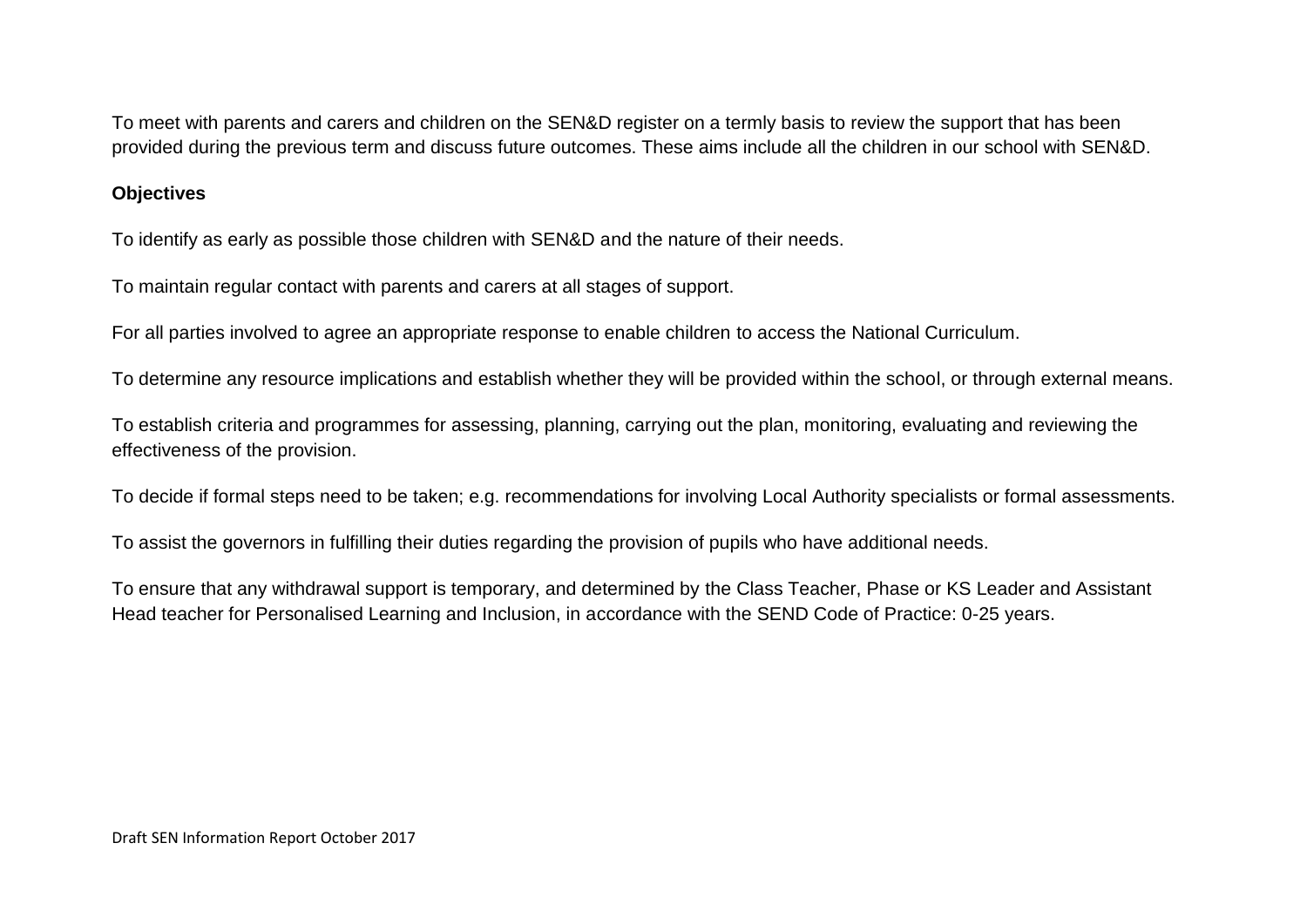Before any child receives Specialised Support, Wellington Primary School endeavours to always provide Quality First Teaching for all children.

## Quality First Teaching at Wellington Primary School – **What is Quality First Teaching (QFT)?**

## *QFT demands 100% participation from the pupils and sets high and realistic challenges.*

According to the archived Department for Children and Schools guidance on personalised learning, quality first teaching (QFT) aims to engage and support the learning of all children and young people in an inclusive and cohesive way, and places a strong focus in pupil participation in learning.

"QFT demands 100% participation from the pupils and sets high and realistic challenges. It does not 'spoon feed', it is challenging and demanding; it expects pupils to be able to articulate their ideas, understanding and thinking by actively promoting pupil talk".

Highly focused lesson design with sharp objectives

- High demands for pupil involvement and engagement with their learning
- High levels of interaction for all pupils
- Appropriate use of questioning, modelling and explaining on the part of the teacher
- An emphasis on learning through dialogue, with regular opportunities for pupils to talk both individually and in groups
- An expectation that pupils will accept responsibility for their own learning and work
- Regular use of encouragement and authentic praise to engage and motivate pupils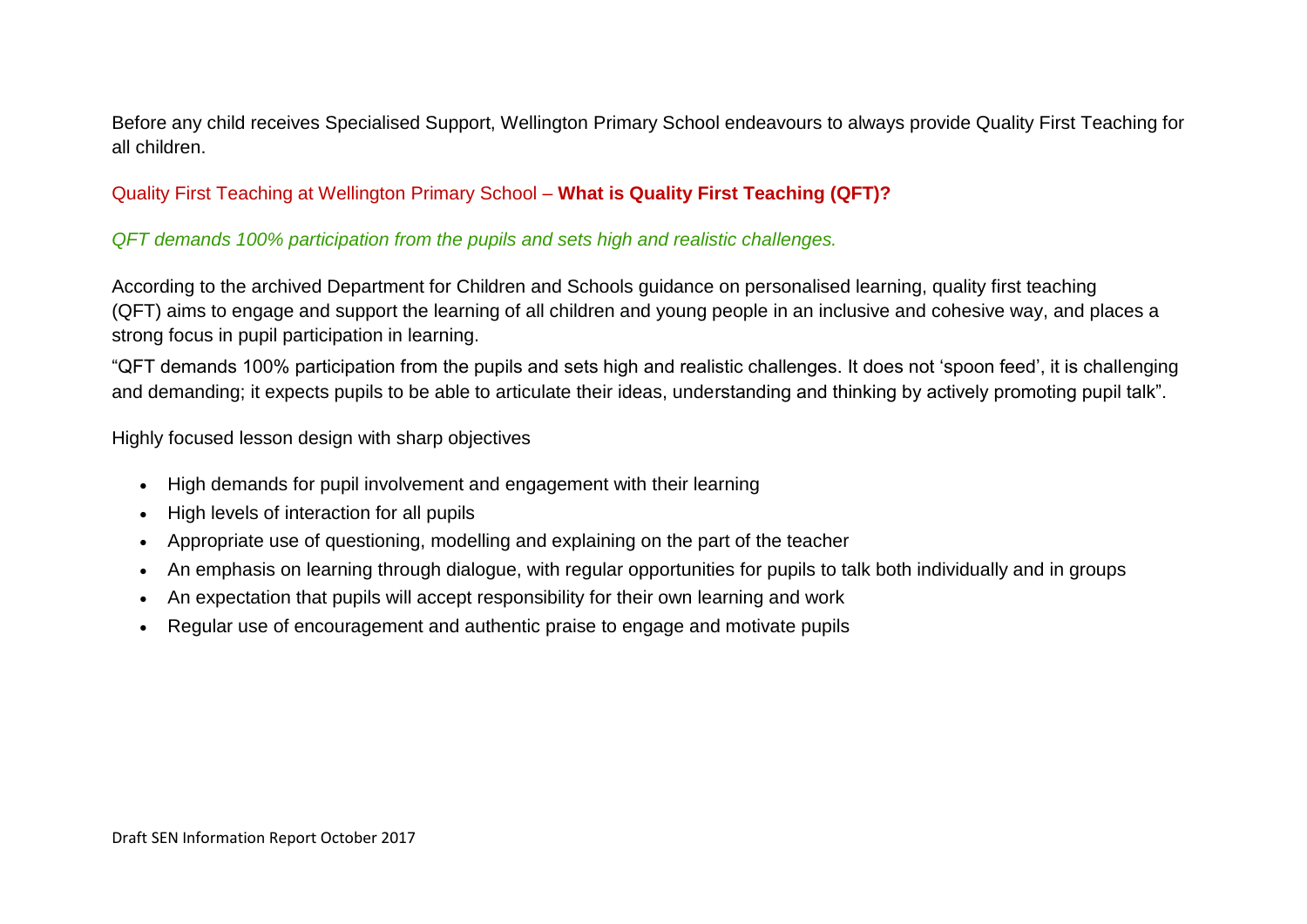### **How do we identify a child who needs specialised support at Wellington Primary School?**

- A child who requires specialised support will normally be identified by their class teacher. The class teacher will monitor work in class and use assessment information from regular testing to identify those children who may require further support to match the achievement of their peers.
- The Inclusion Manager will observe the child in class and in discussion with the class teacher and support staff, identify the child's next steps
- If a child transfers to us during the academic year and has already been identified as a child who requires specialized support, then we will endeavor to sustain this at Wellington Primary School – subject to budgetary requirements. We will carry out our own assessments and observations of the child and devise our own next steps accordingly.

### **How do we enable children with SEN&D to make decisions about their education?**

We encourage all children, including those with SEN&D, to make decisions about their education. All children are expected to evaluate their own learning success and discuss their needs with their teacher. We do this in school through Visible Learning, which incorporates:

- Teacher and pupil feedback
- Asking questions in lessons
- Self-reflection
- Self-assessment
- Children being part of the discussion about the support they receive

Draft SEN Information Report October 2017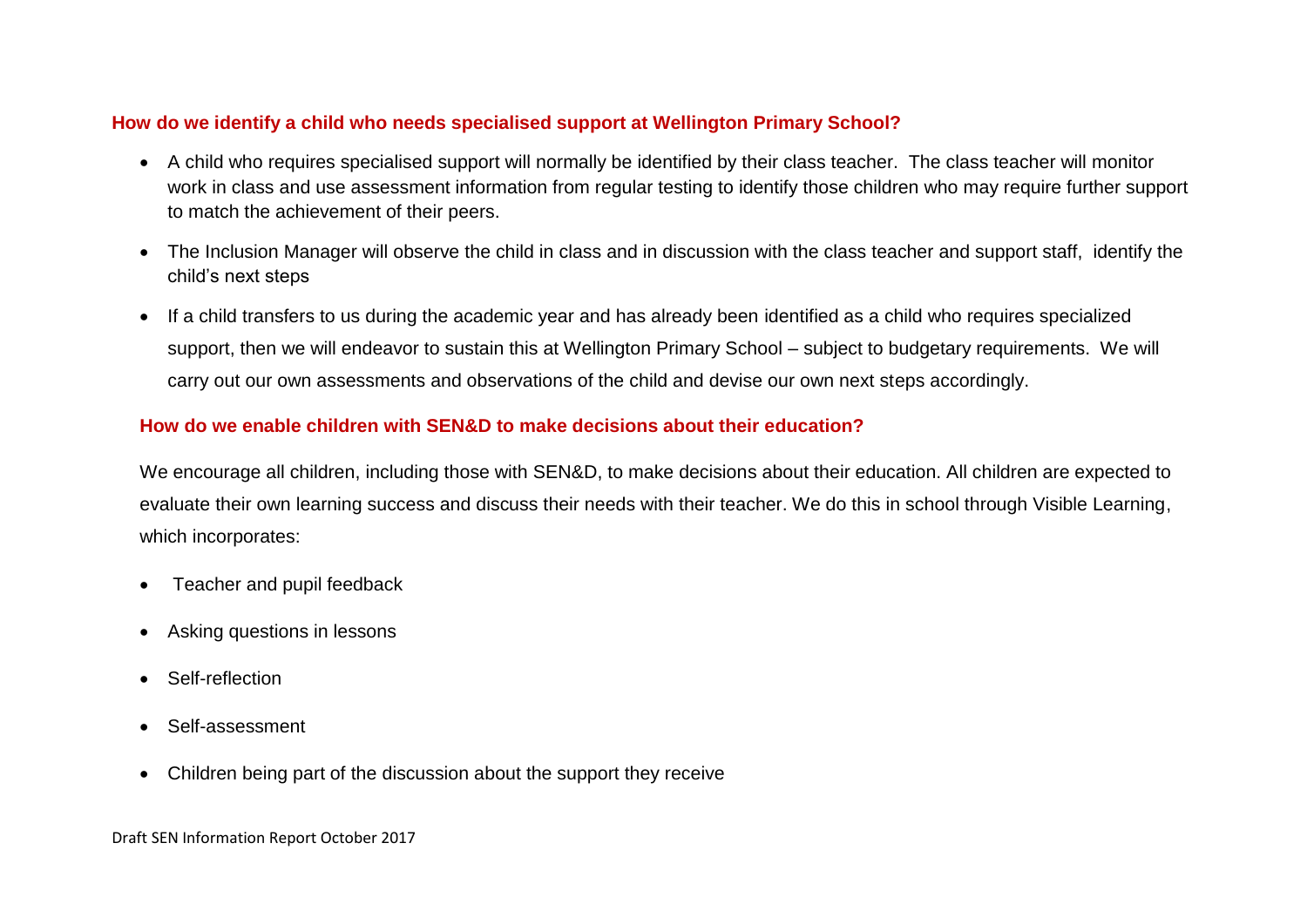Children identifying the next steps in their learning Children with SEN&D support

In addition, children with SEN&D support have a Personal Profile Page, which outlines the support needed to achieve additional agreed outcomes to help them become prepared for adulthood. These outcomes are decided with pupils and parents, and updated via parent's evenings etc. over the year. The outcomes and the additional support needed to help the children achieve them are recorded termly on our school provision map. Class teachers will give parents and carers and children a copy of the plan as soon as it has been decided. A date for reviewing the success of these plans will be set and should happen at least termly. Please make sure that you come to the meeting, as this is the best way we can work together with you. If you need help to get to the meeting, or you need someone to help you (e.g. a translator) then we can arrange that too if you give us some notice.

### **Children with an EHC plan or statement**

In addition to termly review meetings we also hold an Annual Review meeting for all children with an EHC plan. We work with the parents and carers and pupil to invite all the people involved with the child in order to review the progress made against the outcomes in the EHC plan. We aim to include the children's views in this meeting where appropriate. Children will share their Personal Profile Pages and include any information that they wish to share with the adult's involved and important information about their happiness and aims in life. Children can attend the whole of the Annual Review meeting if they wish – or just state their views.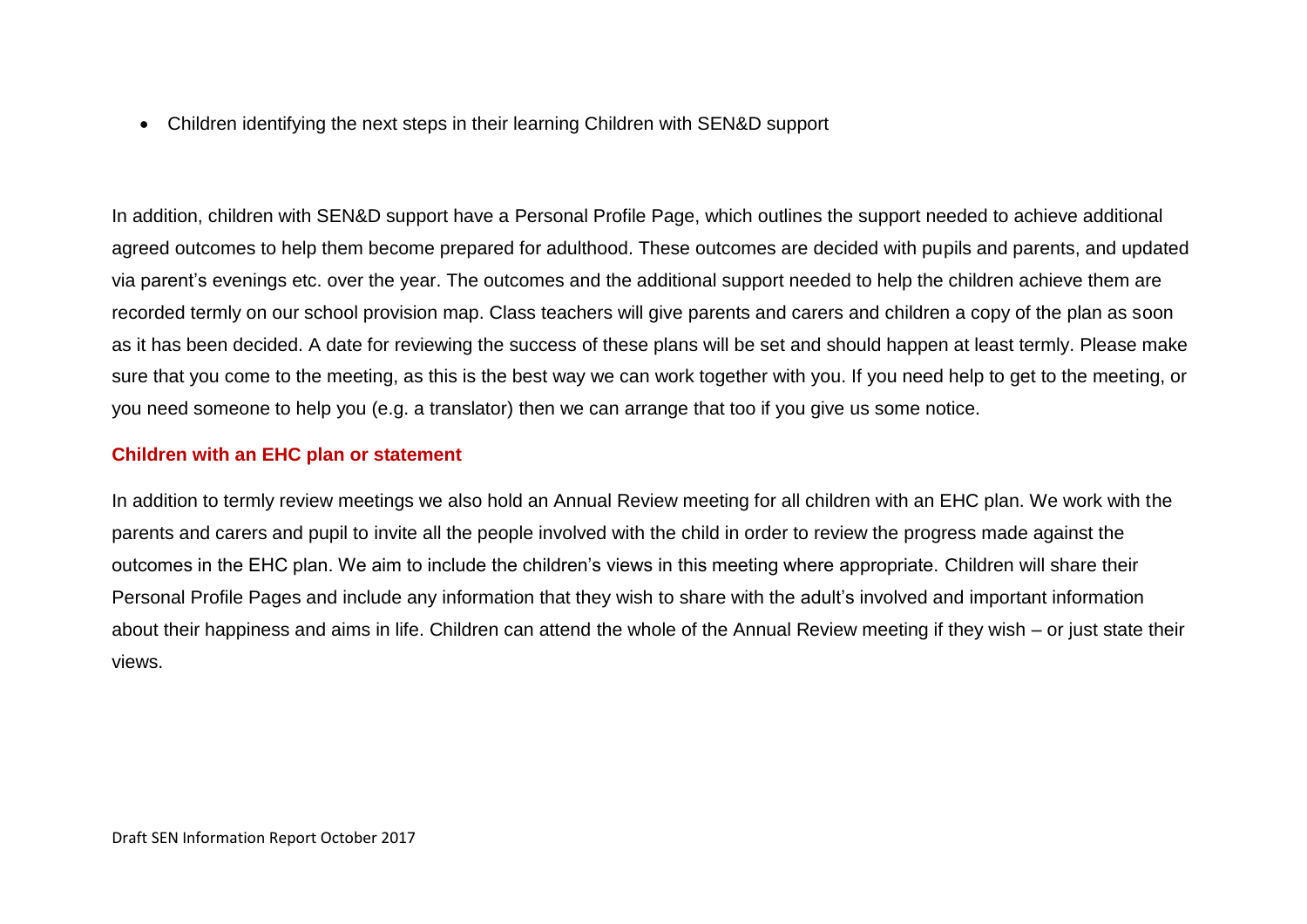### **Who will provide specialised support for children at Wellington Primary School?**

- Children could be supported by a variety of different adults dependent on their need. Within school support may be given one to one for a very specific need or within a small group.
- Within school the majority of support would be given by a teaching assistant assigned to a year group, or class.
- More individualised programmes may be offered by a member of Teaching staff or external advisors.
- Hounslow Borough has a group of advisors who work for the **[Early Intervention Service](http://www.hounslow.gov.uk/eis_booklet__final_.pdf)** including Educational Psychologists and those working with children who have physical difficulties. Wellington Primary School also has access to arrange of health professional advice for example the Hearing Impaired Team, Occupational Therapy, Speech and Language and Physiotherapy. These can be called upon when needed with parental agreement.
- Recently behaviour and learning services in Hounslow have been moved to a commissioned service, but we continue to purchase intervention from a Hounslow based behaviour consultancy – CMS Behaviour and we are also able to purchase intervention through our Spld consultants for work with specific learning needs and some assessment packages.

### **Who should parents/carers contact if they have concerns or queries regarding their child's education and progress?**

- In the first instance please talk to your child's Class Teacher contact can be made via an informal discussion at a mutually convenient time for both or discussed at a parent consultation evening.
- Your next step would be to organise a meeting with Mrs. Gleeson Assistant Headteacher for Inclusion- who will be able to talk you through the school's policy on identification and pupil support.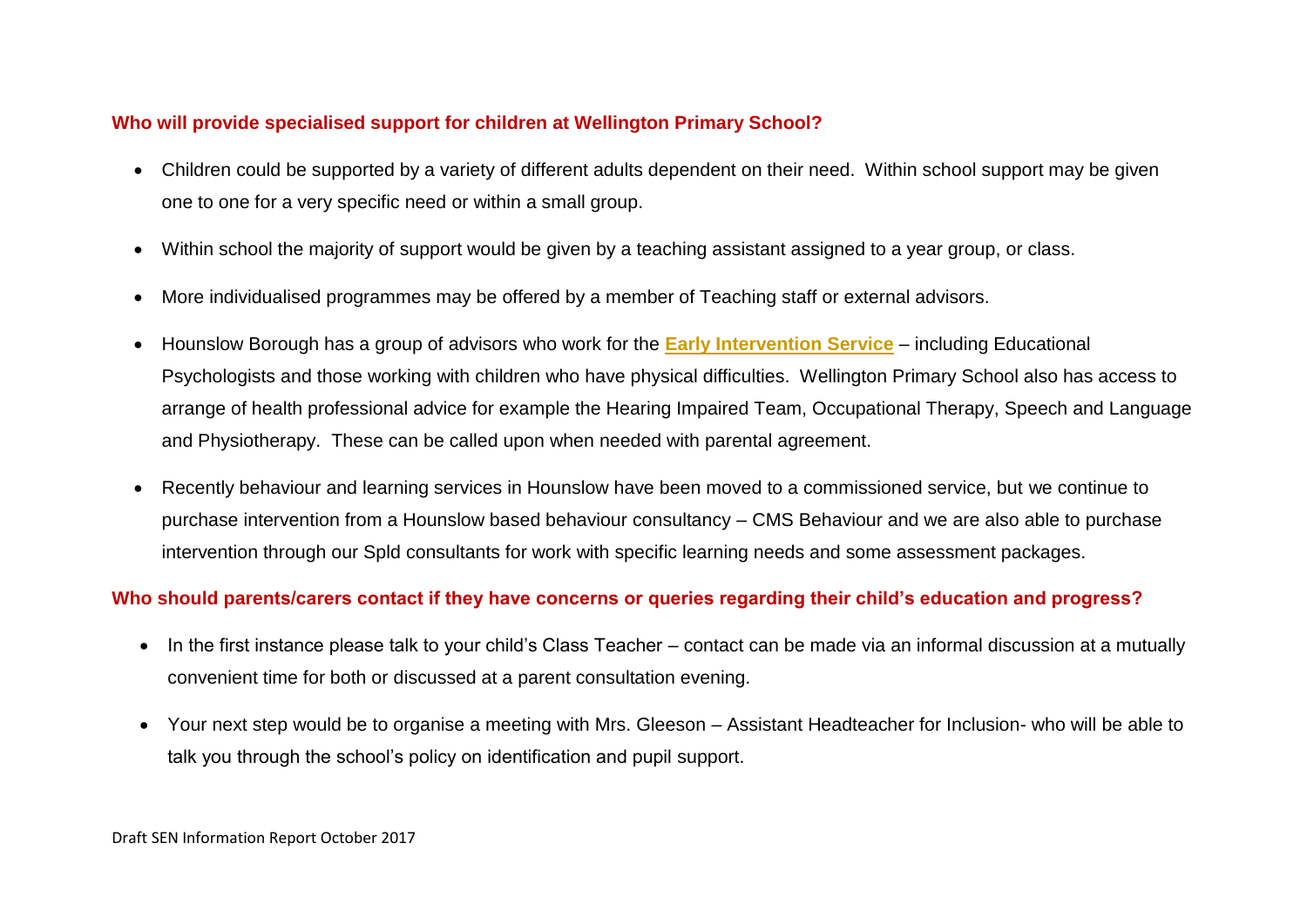# **How will I know that my child is receiving specialised support and how will I know that this is making a difference to their progress?**

- Parents/carers will be informed that their child is receiving specialised support via consultation with either the Class Teacher or Inclusion Lead.
- Parents/carers will then be sent information home each term sharing their child's current support programme (a Personal Pupil Profile– PPP) and also their progress towards their targets. Once targets have been met your child may cease to receive extra support, if more work is needed, then this too will be shared with you.
- The Inclusion Lead completes provision planning each term this maps out where support is needed across the school and for which children. We will use assessment data from testing and collect evidence for each support programme and assess your child's progress against the criteria set. We then identify your child's next targets and plan support accordingly.

### **How will the National Curriculum be matched to my child's needs?**

 Class Teachers at Wellington Primary school are highly skilled in meeting the needs of all children within their class. We are focused on assessing progress and devising next steps for all our learners. We endeavour to provide Quality First Teaching in every lesson and this is monitored regularly by the Senior Leadership Team.

Through our whole school Learning and Teaching Policy we ensure effective inclusion of all pupils in high quality, everyday personalised learning.

Including:

- Effective planning based on prior learning
- Clear learning objectives which are verbally and visually shared with the children

Draft SEN Information Report October 2017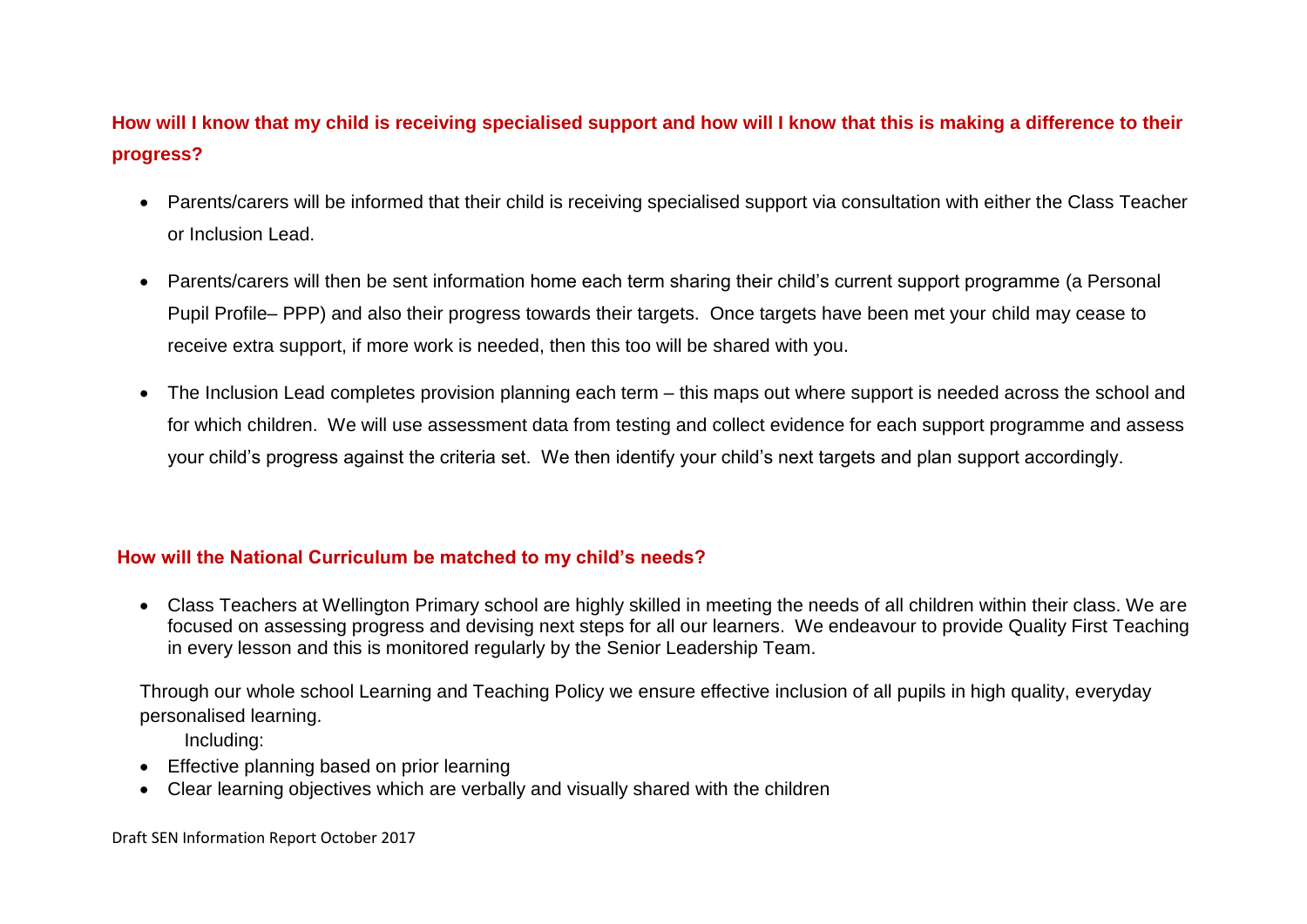- High levels of pupil involvement and engagement with their learning
- Effective questioning, modelling and explanation from the teacher
- Talk for learning
- Assessment for learning
- Encouragement and specific praise
- Reviewing learning and sharing next steps with children
- Relevant information is shared with Class Teachers regarding the pupils in their class, to ensure that they can plan accordingly to meet the needs of all of their children.

### **What types of training do those providing specialised support receive?**

- Class Teachers have been trained to provide Quality First Teaching (See above)
- All support staff receive weekly training, covering a variety of topics these could be an opportunity to share current concerns regarding children or training on new initiatives and practice to enhance their skills. Training can be provided by members of our own Teaching Staff, Support staff themselves who have expertise in a particular area or outside training providers and advisors.

| <b>Staff Member</b> | <b>Training Completed</b>           |
|---------------------|-------------------------------------|
| All staff           | Are trained in the requirements of: |
|                     | • The SEND code of practice         |
|                     | • The Equality Act                  |
|                     | • All general school policies on    |
|                     | teaching and learning and           |
|                     | behaviour management including      |
|                     | information on how to include       |
|                     | children with SEN&D                 |
|                     | Safeguarding<br>$\bullet$           |
|                     |                                     |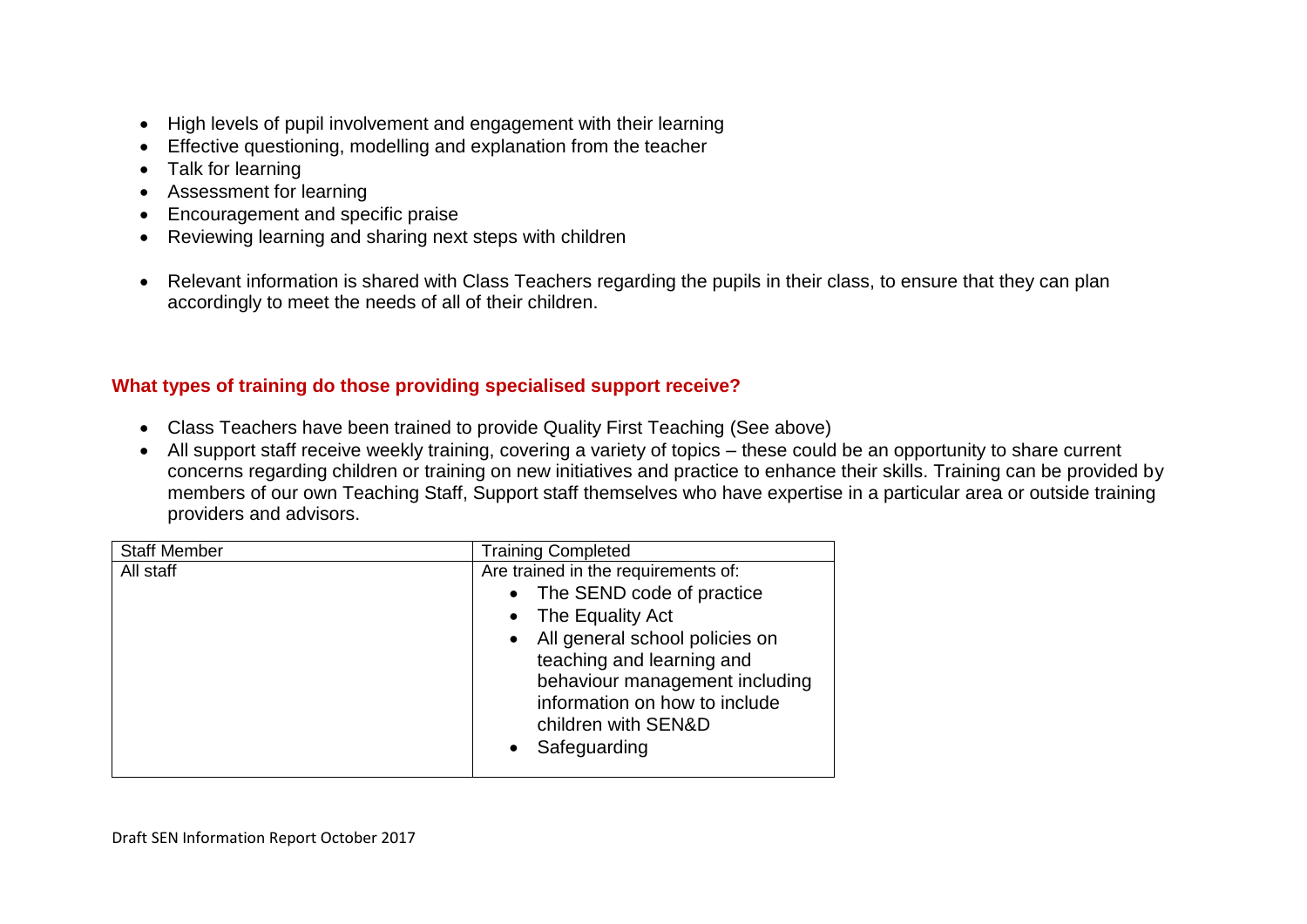| SEN&D Teaching assistants and Support<br>Staff | Our teaching assistants are highly skilled and<br>staff have had training in the following areas:<br><b>Autistic Spectrum Condition</b><br><b>Dyslexia</b><br>Speech and Language and Communication<br>programmes<br>Makaton<br>Occupational Therapy programmes<br><b>Phonics interventions</b><br>Writing support<br>Maths Interventions including<br>Handwriting interventions<br>Touch typing |
|------------------------------------------------|--------------------------------------------------------------------------------------------------------------------------------------------------------------------------------------------------------------------------------------------------------------------------------------------------------------------------------------------------------------------------------------------------|
| SEN & D Leadership                             | TEACCH trained - Autism Aware<br>Introduction to Art Therapy<br>Speech and Language and Communication<br>programmes<br>Occupational Therapy programmes<br><b>Team Teach</b>                                                                                                                                                                                                                      |

# **How do we support YOU to support your child's learning?**

- Parent consultations can be offered in order for us to discuss how you can support your child further at home.
- We ask that you access some of our suggested [website](http://www.connectedup.com/wellington/)s for learning through the schools own website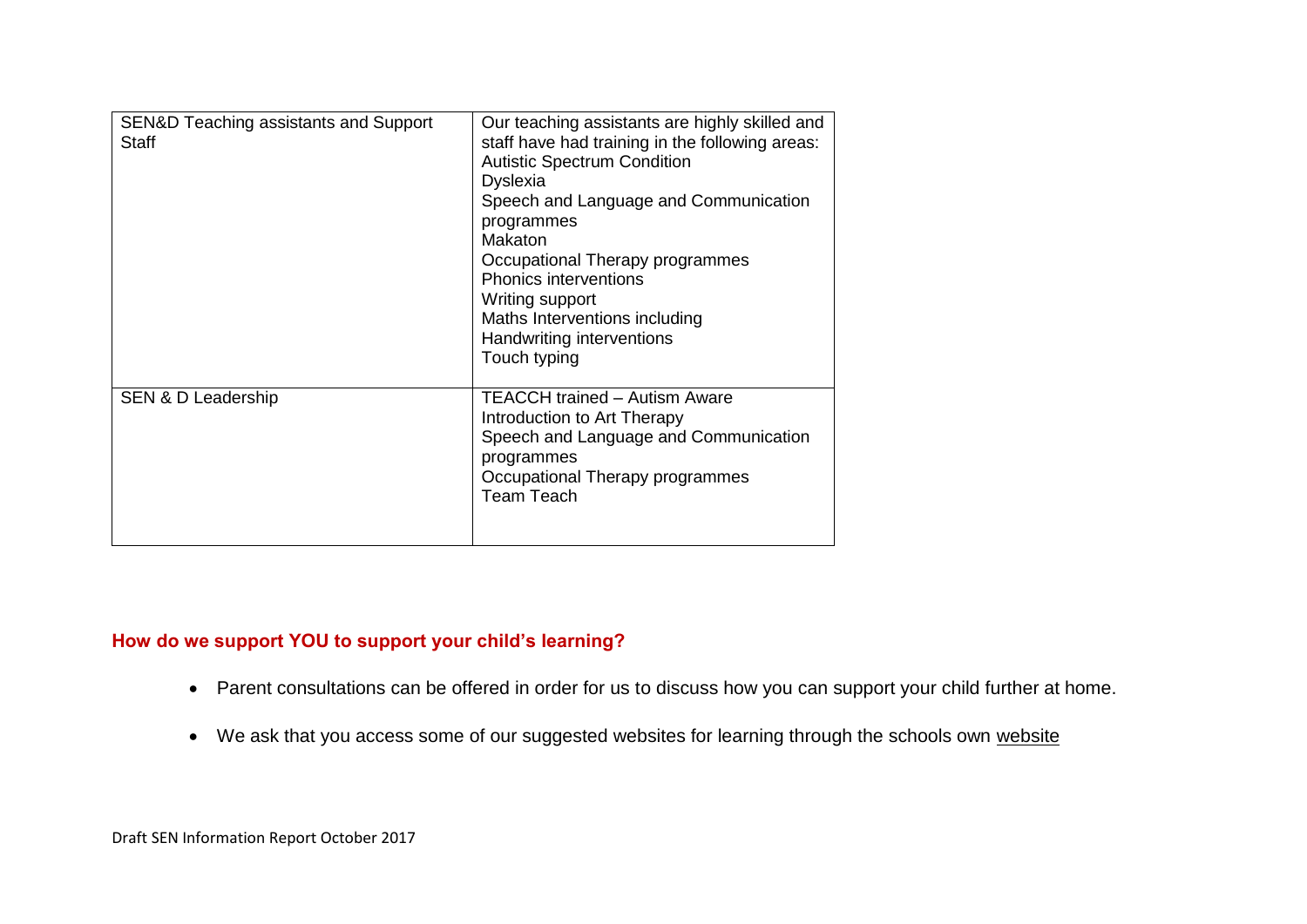Parent evening consultations are offered once a term, but if you have queries or concerns please feel free to contact the Class Teacher or Inclusion Lead at any point throughout the term and we will be happy to discuss your child's needs.

### **How is my child's overall well-being supported through pastoral care?**

- **Health needs** All staff are trained to deal with basic first aid emergencies. There are also a number of staff who have received more extensive First Aid training and are able to support and advise in more serious circumstances. All prescription medicines are kept in the school office and parents/carers must sign the appropriate administration form before their child will be given prescription medicines within school hours. Those children who have more long term health needs, such as Asthma, Allergies or Diabetes are known to all members of teaching and support staff and visit the office for treatment. Their Class Teachers will be aware of their needs and trained accordingly to deal with their medication.
- Every child will be a part of the **PSHE curriculum** (Personal, Social, Health, and Emotional). They will be part of weekly structured JIGSAW lessons designed to discuss and promote wellbeing.

**Pastoral Care and Mentoring** – We pride ourselves in making Wellington Primary School a caring and inclusive environment for all children. We have onsite Learning Mentors and our Senior Leadership team is readily available for mentoring in specific cases. The school has access to [CAMHS](http://www.wlmht.nhs.uk/service/camhs-hounslow/) (Child Adolescent Mental Health Services), through the West London Mental Health Trust or the [EIS,](http://www.hounslow.gov.uk/eis_booklet__final_.pdf) should the need arise for more intense emotional support.

 **Behaviour** - Pupil behaviour is managed in accordance with the school's [behaviour policy](http://www.connectedup.com/wellington/behaviourpolicy.html) Wellington Primary School celebrates positive behaviour and supports those children who may have a pattern of negative behaviour. Every effort is made through mentoring and positive reinforcement in order to develop children's independence when managing their own behaviour and making positive choices.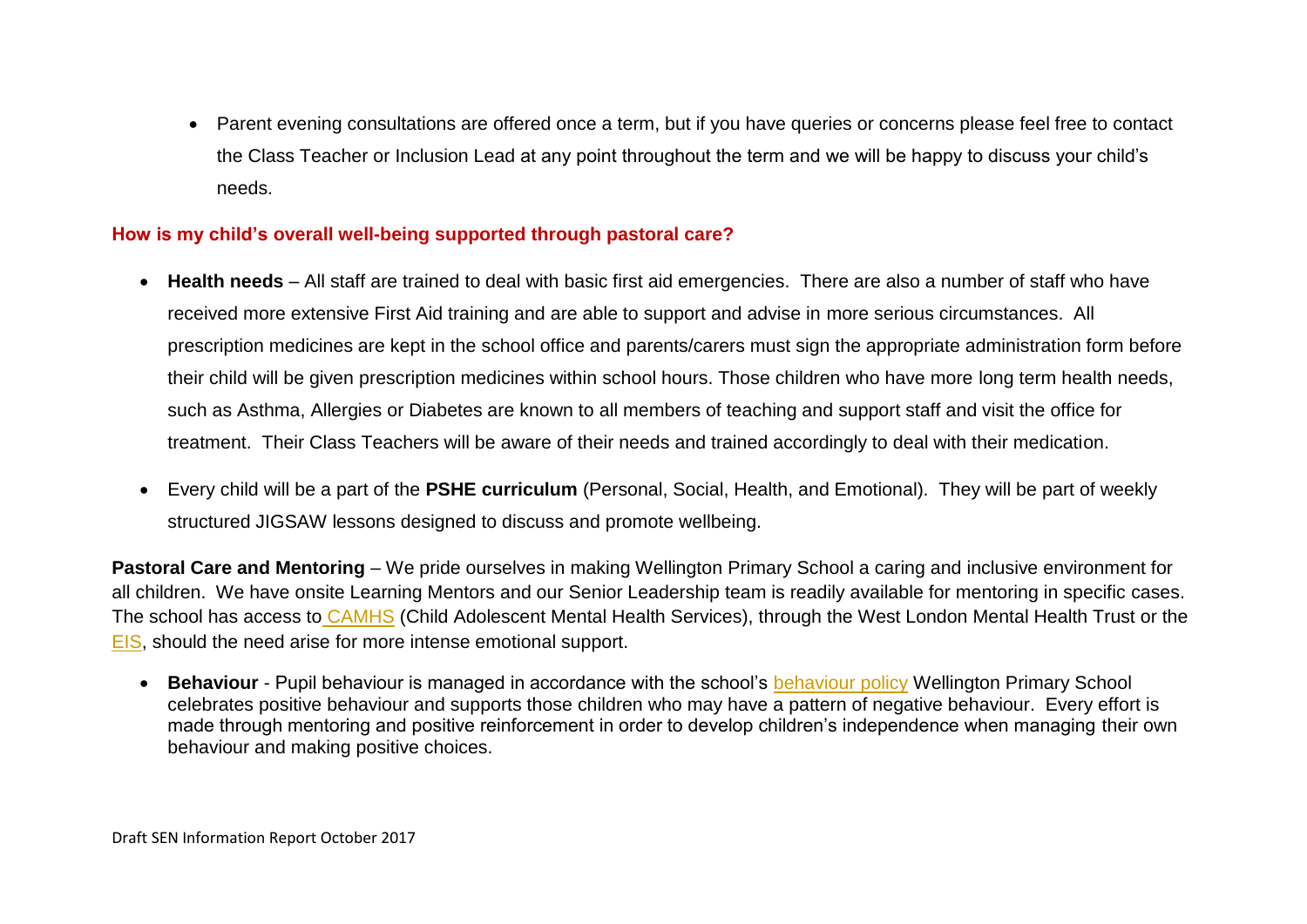**Specialised support** – The school has access to a variety of external services, which enable us to not only support children in school but also their families if needed. Our commissioned behaviour consultant and Educational Psychologists are on hand for advice and support, and we also can access specific family support workers and Social Care.

### **How accessible is Wellington Primary School? Will my child be included in all activities and school trips?**

- In line with the [Equality Act 2010](https://www.gov.uk/government/uploads/system/uploads/attachment_data/file/315587/Equality_Act_Advice_Final.pdf) all efforts have been made to make Wellington Primary School as accessible as possible. We are currently a single story school and **most** classrooms have level access. We have disabled toilet access and ramps in order to support wheelchair users, both children and their families. For those children and families who may have sight or hearing impairment, we will endeavour to offer alternative arrangements for written information and ensure that we take advice from the Hounslow Hearing Impairment team if necessary in regards to the use of radio microphones in classrooms or offering signing support to parents. We would invite you to visit the school to discuss your child's needs and how we can best meet them.
- **Trips, Visits and Events** Wellington Primary School will endeavour to make every trip or visit off site accessible and available to all children. Children's needs are carefully thought through when planning an off-site activity and considerations are made for children who may require specific support. Extra adults may be asked to join a trip, medications can be transported and locations are advised prior to arrival of our needs. We also carry out a risk assessment of the location and means of transport in order to manage risks and assess the needs of our children. Events such as **Sports Day** are fully accessible to all children and every child would be encouraged to participate in a way that is safe and appropriate for them on an individual basis.

### **How will my child's transfer from another setting or to another Key Stage be managed?**

**Transfer from another educational setting** – If your child is transferring to Wellington Primary School will endeavour to gather as much information as possible in order to support transfer. This could include the transfer of former records and assessments, if available, from their previous setting, or possibly an observation if needed. Once here they will be carefully monitored through our induction process and Class Teachers and the Inclusion Manager will continue to monitor their attainment and relationships with their peers. If your child received specialised support in their previous setting, Wellington Primary School will endeavour to maintain a level of support appropriate to your child's needs. We would discuss their needs with their previous setting and plan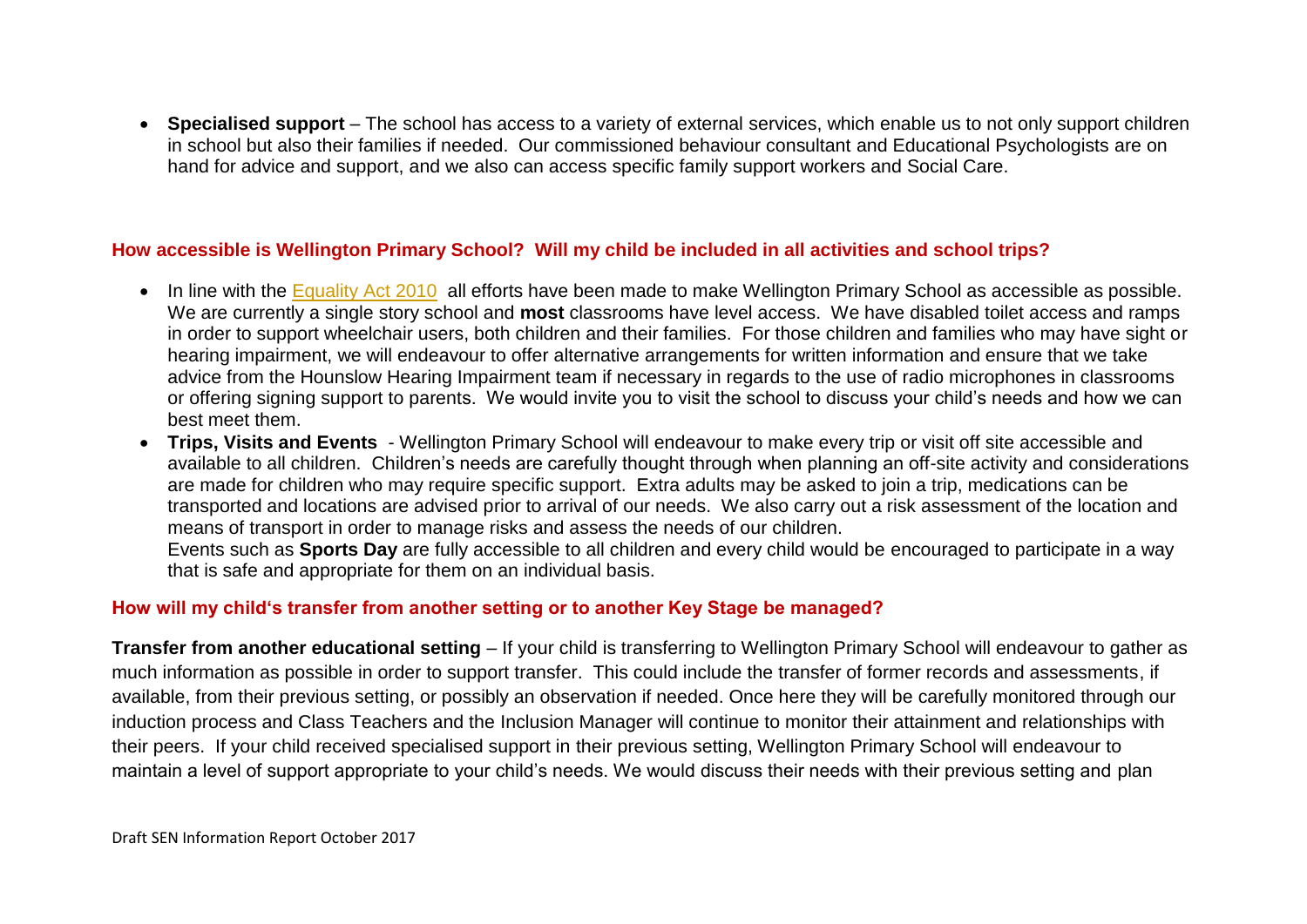together how to best support them at Wellington Primary School You will be invited to discuss this during the induction process or at a pre-transfer meeting.

- **Transfer to another educational setting**  If your child transfers to another setting from Wellington Primary School, we will discuss your child's needs prior to transfer with their new school. All current reports, assessments and data will be shared confidentially and we welcome observations in order for schools to plan their transfer process and support.
- **Transfer to a different Key Stage**  As a through Primary school, our transitions from Early Years to KS1 and KS1 to KS2 are managed within the school. Records are passed from one Class Teacher to the next and are also centrally kept by the Inclusion Manager and the School office. At transfer from KS2 to KS3 meetings are welcomed from our local feeder Secondary Schools. Representatives visit to talk to the children about transition and then all children attend a "Transition Day" in the Summer Term, when they visit their new school. For those children who are receiving specialised support, Hounslow Borough facilitates a 'Support Transfer Meeting', where all primary and secondary schools have an opportunity to share information about children who are in the transfer process. Assessment records and information is shared to ensure that there is a continuity of support. Within this process children may also be observed by their new setting.

#### **How will specialised resources be allocated if my child requires them?**

- Wellington Primary school have many resources which can be allocated to children in order to support their learning, these will be allocated based on need. We use observation and assessment to identify those children who may require an additional resource, such as, a writing slope, adapted equipment ( e.g. chairs, writing equipment, reading overlays etc…) or access to adapted facilities (disabled toilets or playground access)
- Each Year there is a specific budget allocated for the purchase of extra specialised support resources. Initial prioritization of this budget is directed by the Inclusion manager and monitored by the Head Teacher and Governors.
- Resources are monitored for effectiveness and changed, improved or reallocated as required.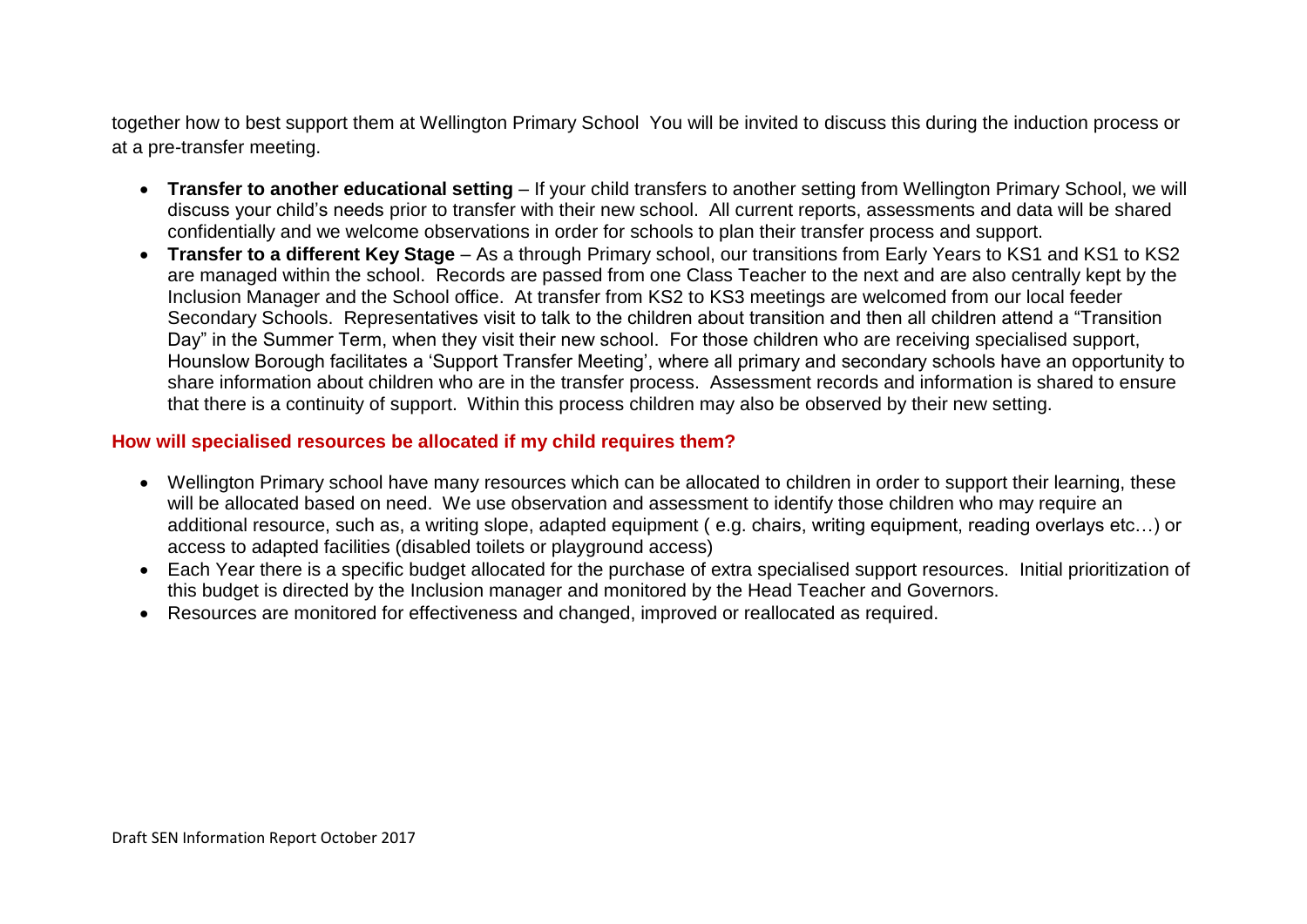### **How will I be involved in my child's education? If my child requires specialised support, how will I be involved in this process?**

- Wellington Primary School encourages and welcomes parents and carers to be involved at every stage of their child's education. We hold regular termly parent consultations, where parents are invited to discuss their child's progress with the Class Teacher.
- If your child receives specialised support you will receive termly information highlighting the support taking place and the aims of this. If more intensive support is required you will be invited to meet termly with the Inclusion Manager, the Class Teacher and any involved commissioned consultants. At these meetings targets will be devised with your involvement and a copy of these will be sent to you via your child's Class Teacher.
- Should your child receive specialised support from a commissioned consultant for behaviour or learning you will be informed of this and asked to sign a consent form.
- If further involvement is needed, your child may child require an EHCP (Education, Health and Care Plan)

### **What is an EHCP?**

- Those children and young people who currently have a Statement of Special Educational Needs, stating the support they should receive, are being transferred to a single, simpler, birth to 25 years assessment process, an Education, Health and Care Plan.
- [The Children and Families Act 2014](http://www.legislation.gov.uk/ukpga/2014/6/pdfs/ukpga_20140006_en.pdf) identified changes to how children and young people with Special Educational needs will be supported in the future. As part of this, there is now a single integrated assessment process.
- An EHCP will look at all the needs a child has in education, health and care. Professionals from each area, along with you the parent/carer and your child, will consider what outcomes you would like to see for your child in the short and long term and the EHCP will identify what is needed to achieve them.
- EHCPs will have the same protection in law as an older Statement of SEND.